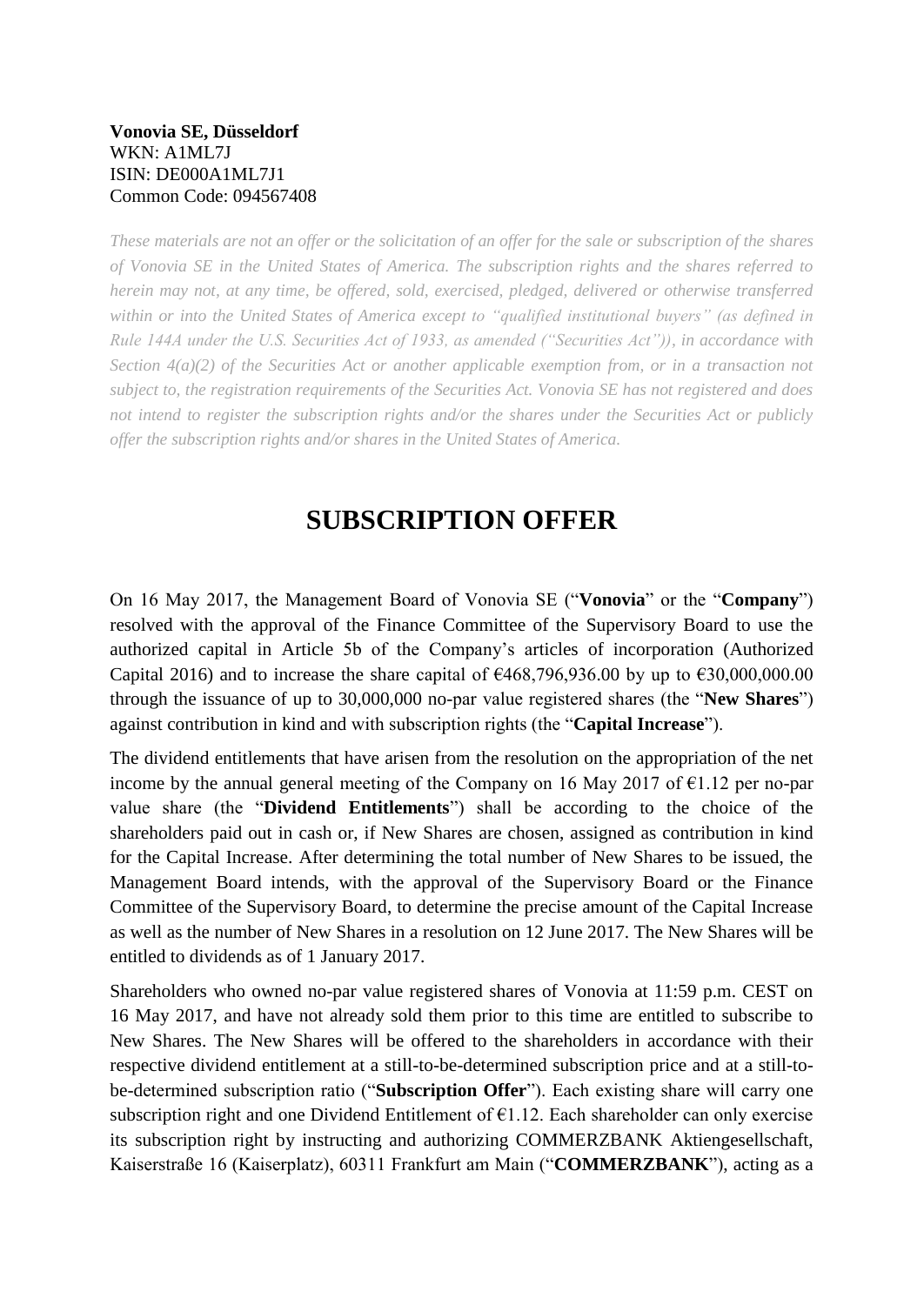third-party trustee, to subscribe in its own name but for account of the shareholder for the number of New Shares which such shareholder would like to receive based on its subscription rights, and by assigning the respective Dividend Entitlements to COMMERZBANK which, following subscription and registration of the execution of the Capital Increase in the commercial register, shall transfer the New Shares obtained in this way to a Clearstream depository for the benefit of the securities deposit account of the relevant shareholder. Such instruction and authorization must be made during the subscription period from 17 May 2017, following the publication of the subscription offer, to 6 June 2017 (inclusive) via the shareholders' depository bank during normal banking hours ("**Subscription Period**") using the form provided by the depository bank for this purpose (the **"Declaration of Subscription and Transfer**"). Shareholders who make use of their subscription rights must assign the Dividend Entitlement that they wish to use to subscribe for the New Shares to COMMERZBANK within the Subscription Period by submitting their Declaration of Subscription and Transfer on time. The exercise of the subscription rights becomes effective upon timely booking of the relevant Dividend Entitlements from ISIN DE000A2E38R2 / WKN A2E 38R to ISIN DE000A2E38S0 / WKN A2E 38S.

COMMERZBANK will process the Subscription Offer as a subscription agent based on a transaction agreement concluded on 7 April 2017 ("**Transaction Agreement**") for shareholders who would like to exercise their subscription rights, subject to the conditions specified in the section "Other important information" below. In particular, COMMERZBANK agreed in the Transaction Agreement to contribute to the Company as a contribution in kind the Dividend Entitlements assigned to it based on the still-to-bedetermined subscription price and the still-to-be-determined subscription ratio, to subscribe to the New Shares for the account of those shareholders who exercise their subscription rights and to deliver the New Shares to the relevant shareholders in accordance with the still-to-bedetermined subscription ratio at the still-to-be-determined subscription price per New Share. COMMERZBANK is expected to subscribe for the New Shares on 12 June 2017. The execution of the Capital Increase is expected to be entered in the commercial register on 19 June 2017.

The subscription rights relating to the existing shares of the Company will automatically be booked by Clearstream Banking AG, Mergenthalerallee 61, 65760 Eschborn ("**Clearstream**") to the depository banks on 19 May 2017 as per the status on 18 May 2017 at 11:59 p.m. CEST (Record Date), together with the inextricably linked Dividend Entitlements (ISIN DE000A2E38R2 / WKN A2E 38R) which embody the corresponding subscription rights. The depository banks are responsible for booking the subscription rights and Dividend Entitlements to the securities accounts of the individual shareholders.

Our shareholders have the option to exercise their subscription rights for the New Shares during the period

## **from 17 May 2017, following publication of the subscription offer to 6 June 2017 (incl.))**

during ordinary banking hours via their depository bank at the subscription agent named below, using the Declaration of Subscription and Transfer provided by the depository bank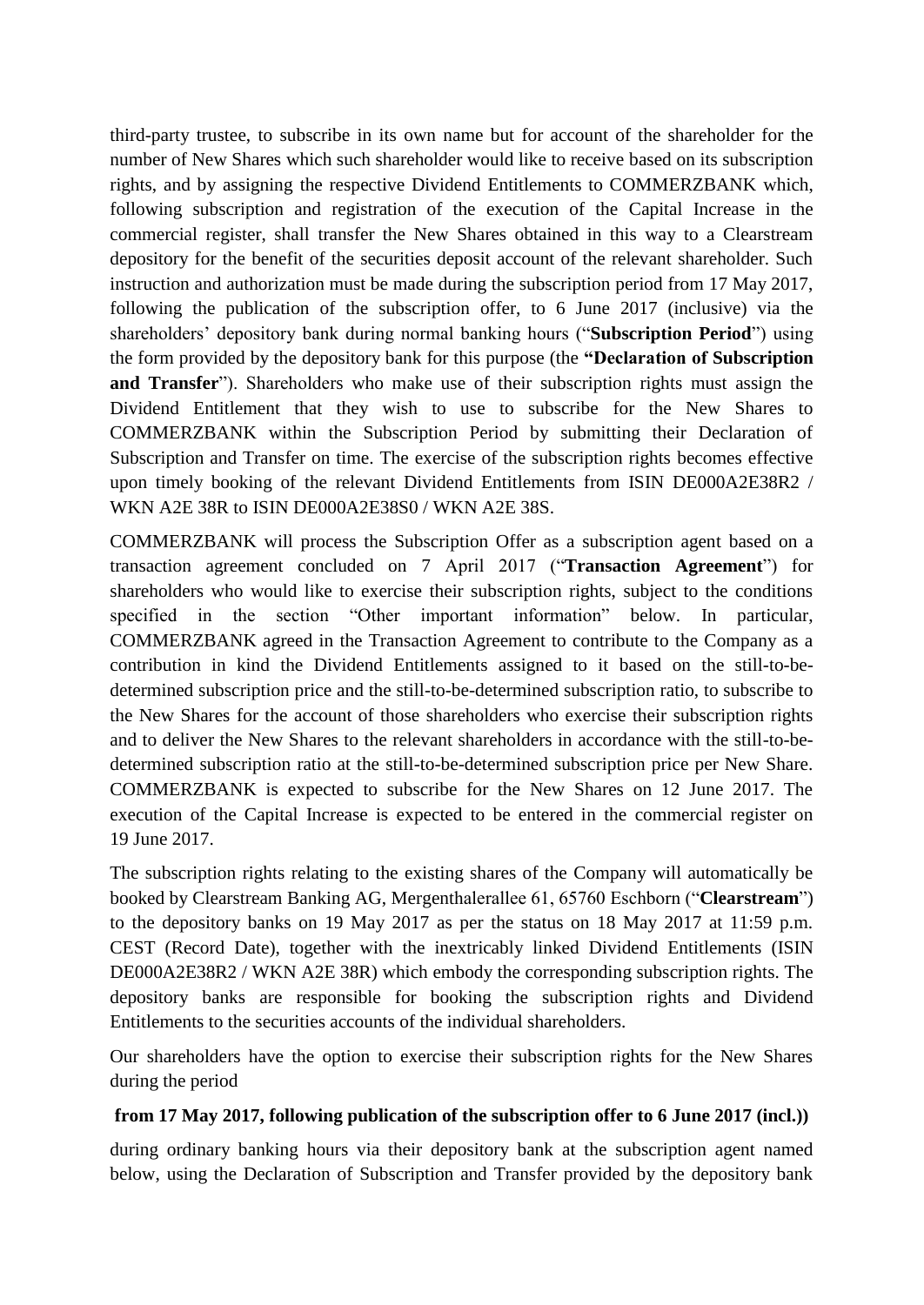and to assign to COMMERZBANK the Dividend Entitlements that are to be contributed as contributions in kind. Subscription rights that are not exercised in time will expire. If subscription rights are not exercised or not exercised in time, the dividend will be paid in cash without further action required.

## **Subscription agent**

The subscription agent is COMMERZBANK.

## **Important note**

*The Company asks its shareholders to note that the subscription price per New Share and the subscription ratio will only be published during the Subscription Period, with the publication on Friday, 2 June 2017 from about 3:00 p.m. CEST. Holders of subscription rights who do not exercise them, or do not exercise them in full, will receive for each nopar value share for which the subscription right was not exercised, the cash dividend of €1.12 per share, which is expected to be paid on 16 June 2017 through the depository banks.* 

### **Subscription price**

The subscription price is expected to be published in the German Federal Gazette (*Bundesanzeiger*) and on the Vonovia website (http://investoren.vonovia.de/hv) on Friday, 2 June 2017, from about 3:00 p.m. CEST, i.e., four days prior to the end of the Subscription Period.

The subscription price corresponds to the result in euros of dividing the reference price by  $\epsilon$ 1.12, less 3.0% of this result, then rounded down to one decimal place and multiplied by €1.12 (the "**Subscription Price**"). The reference price is the volume-weighted average price of Vonovia shares in euros in the Xetra trading system on the Frankfurt stock exchange on Thursday, 1 June 2017 ("**Reference Price**").

## **Subscription ratio**

The subscription ratio is also expected to be published together with the Subscription Price in the German Federal Gazette and on the Vonovia website (http://investoren.vonovia.de/hv) on Friday, 2 June 2017 from about 3:00 p.m. CEST, i.e., four days prior to the end of the Subscription Period.

The subscription ratio corresponds to the relationship between the result of dividing the Reference Price by  $\epsilon$ 1.12, less 3.0% of this result and rounded down to one decimal place, to one New Share (the "**Subscription Ratio**").

The number of Dividend Entitlements that must be transferred and contributed to receive one New Share equals the Subscription Price divided by  $E1.12$ .

A shareholder's "residual balance" that is not sufficient to cover the subscription of one full New Share is compensated by making a dividend payment in cash, rounded down to whole cents. This means that shareholders for whom the number of Dividend Entitlements assigned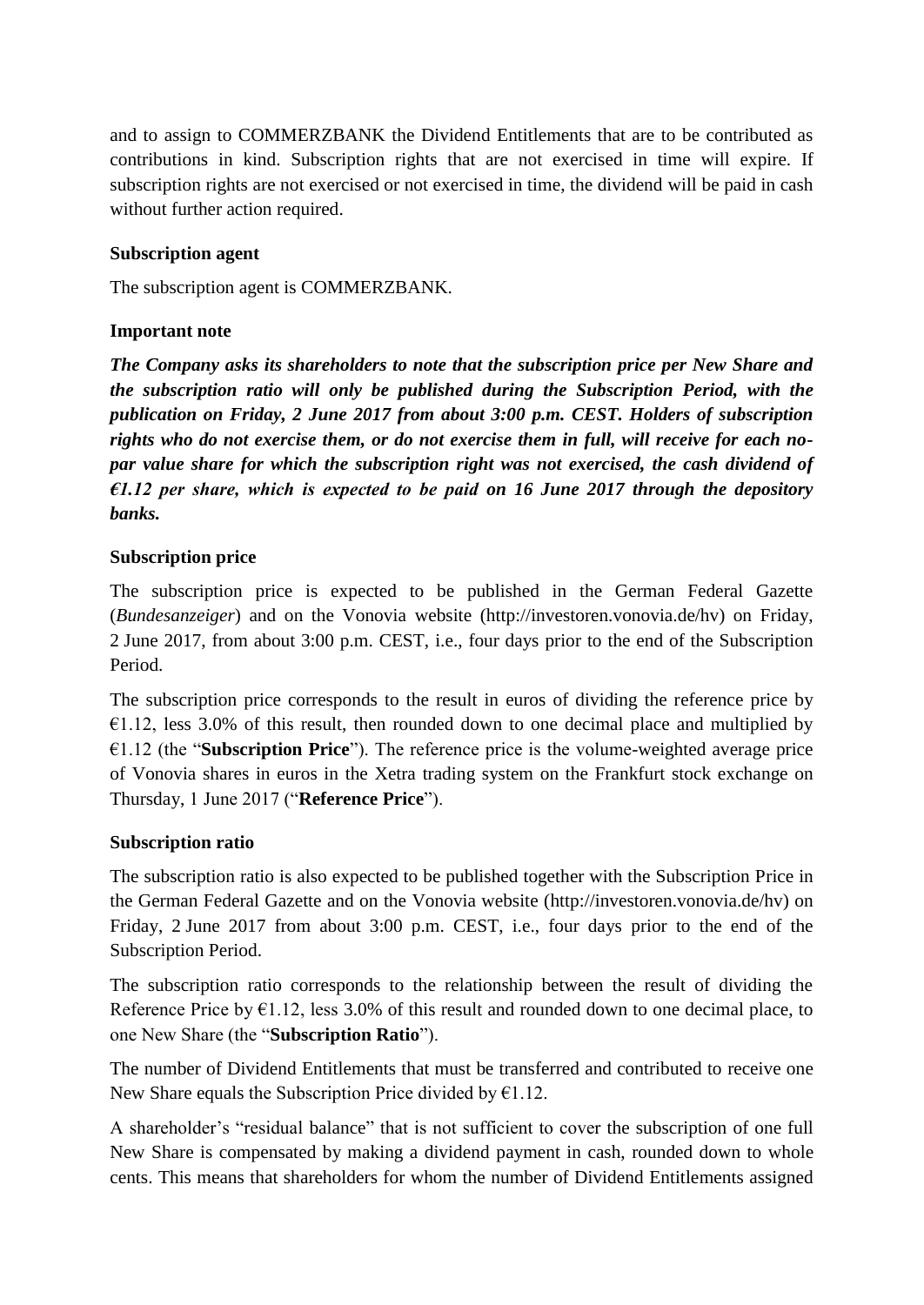and transferred for the purpose of the contribution in kind is not sufficient to receive a full New Share will receive their dividend to that extent in cash, rounded down to whole cents (the "**Residual Balance**"). The amount of the Residual Balance is calculated by multiplying the number of Dividend Entitlements or portions thereof that are insufficient to cover the subscription of one (additional) full New Share by  $E1.12$ ; if this calculation leads to an amount in euros with more than two decimals after the decimal point, the result shall be rounded down to whole cents. The amount resulting from this rounding, which is therefore not paid out, will always be lower than  $\epsilon 0.01$  per share portfolio. Any commercial rounding, which Clearstream and/or the depository banks may apply due to technical reasons, remains unaffected and shall not be done on account of the Company nor on account of COMMERZBANK.

### **Subscription rights trading**

The Company or COMMERZBANK do not intent to have the subscription rights traded on a stock exchange and neither the Company nor COMMERZBANK will organize such trading. It is not intended to apply for a quotation of the subscription rights on a stock exchange. Therefore, it is not possible for subscription rights to be purchased or sold in the regulated market of a stock exchange. Neither the Company nor COMMERZBANK will arrange for any such purchases or sales. However, the subscription rights to which a shareholder is entitled can be freely transferred together with the Dividend Entitlements to which they are inextricably linked.

From 17 May 2017 the Company's existing shares will be listed "*ex* rights" and "*ex* dividend".

## **Form and certification of the New Shares**

In accordance with the Company's currently applicable articles of incorporation, the New Shares will be issued as no-par value registered shares. The New Shares will be represented by one global certificate, without a bearer global profit share certificate, to be held by Clearstream in collective custody.

The right of shareholders to the issuance of certificates representing their shares or dividend rights is excluded in Sec. 4.3 of the articles of incorporation unless such issuance is required in accordance with the regulations applicable at a stock exchange to which the shares are admitted.

## **Delivery of the New Shares subscribed for on the basis of the Subscription Offer and payment of the Residual Balance**

The New Shares for which subscription rights were exercised in accordance with the Subscription Offer are expected to be delivered to the depositary banks for delivery to the shareholders via collective custody credit (*Girosammelgutschrift*) on 21 June 2017.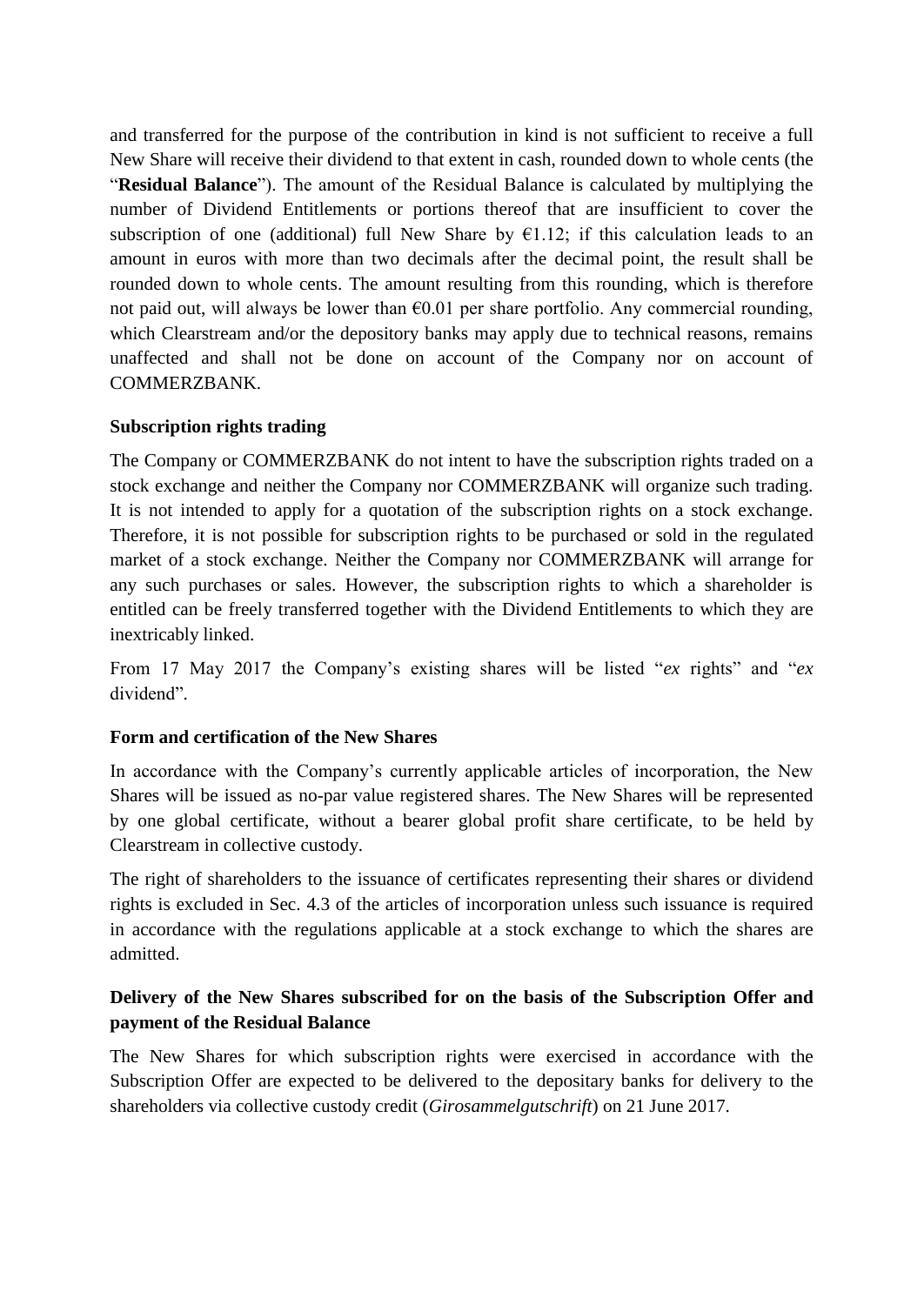The Residual Balances are expected to be paid together with the cash payment for Dividend Entitlements for which dividends were not chosen in the form of shares via the depository banks on 16 June 2017.

#### **Commission for depository banks**

Vonovia will remunerate the services provided by the depository banks with a payment of  $€0.60$  per securities deposit account customer plus an additional  $€3.00$  per securities deposit account customer who chooses the dividend in shares. Nevertheless, the depository banks may under certain circumstances charge commissions for the subscription of New Shares. Please consult your depository bank in advance for details. COMMERZBANK, in its role as subscription agent, will not charge exercising shareholders any additional commission for processing their subscription rights.

### **Admission to the stock exchange and listing of the New Shares**

The admission of the New Shares to the regulated markets for trading on the Frankfurt am Main and Luxembourg stock exchanges as well as to the sub-segment of the regulated market with additional post-admission obligations (Prime Standard) on the Frankfurt stock exchange is expected for 19 June 2017, subject to prior registration of the execution of the Capital Increase in the commercial register. The New Shares are expected to be included in the existing quotation of the Company's shares on 21 June 2017.

## **Other important information**

**In accordance with § 4 (1) No. 4 and § 4 (2) No. 5 of the German Securities Prospectus Act ("WpPG") and Art. 6 (2) (e)** *Loi relative aux prospectus pour valeurs mobilières* **("WpPG-Lux"), no securities prospectus will be prepared for purposes of the Subscription Offer and the admission of the New Shares to trading; instead, there will be a single document prepared for information purposes in accordance with § 4 (1) No. 4 WpPG and § 4 (2) No. 5 WpPG or Art. 6 (2) (e) WpPG-Lux ("Prospectus-Exemption Document"). Before making a decision on whether to exercise their subscription right, interested shareholders should carefully read the Prospectus-Exemption Document (available at http://investoren.vonovia.de/hv) and inform themselves about the Company in detail. It is recommended, also with regard to potential risks, that they visit the Company's website (http://investoren.vonovia.de) and read the available financial reports including the Company's financial statements for the 2016 financial year and the other information on the Company's website, and take them into account when making a decision. The obligations of COMMERZBANK under the Transaction Agreement to conclude a contribution agreement and to subscribe for the New Shares and thus ultimately to implement this Subscription Offer are subject to a series of conditions precedent. These conditions include in particular that all representations and warranties of the Company in the Transaction Agreement are accurate and complete and the Company has fulfilled all its obligations under the Transaction Agreement to be fulfilled**